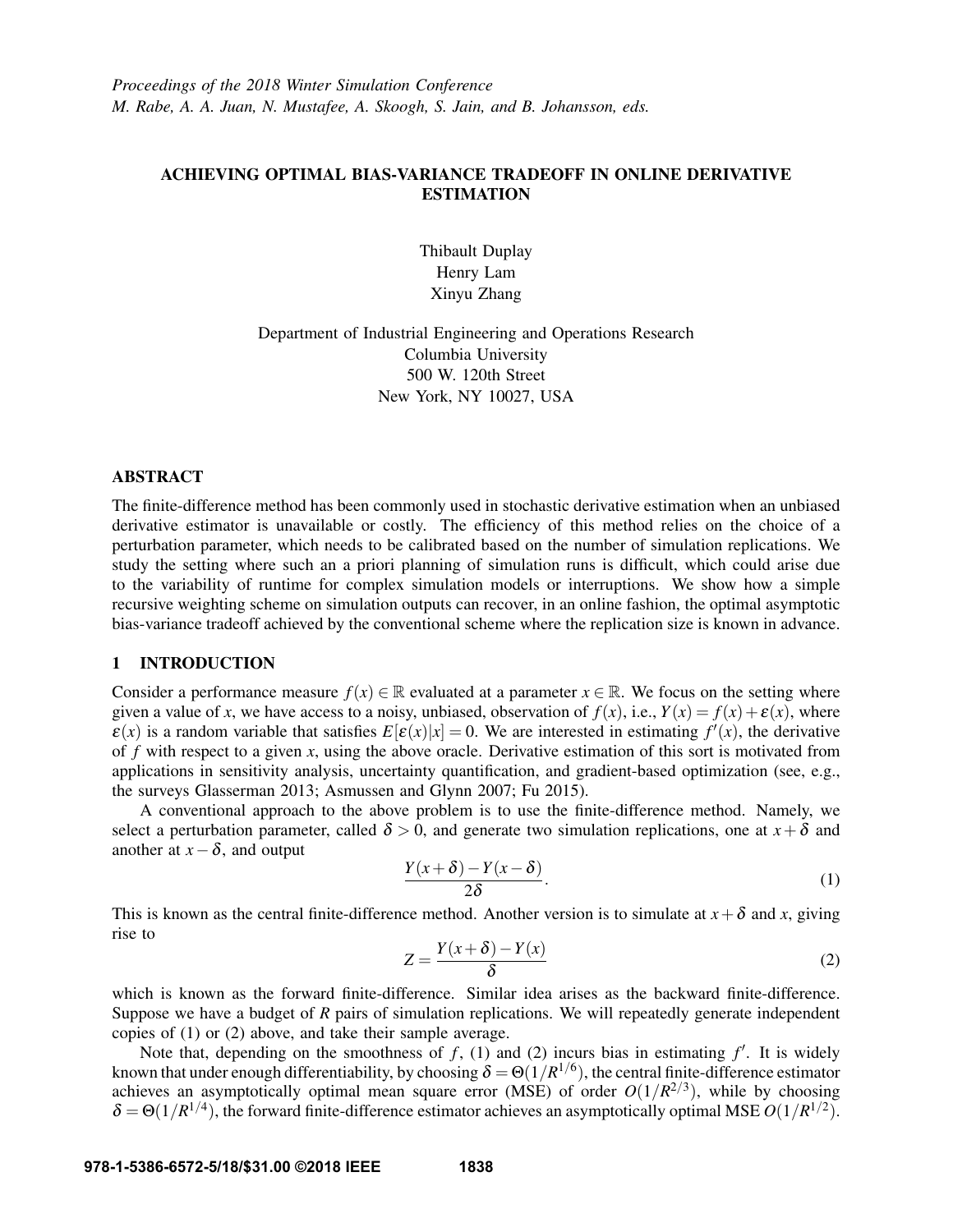In other words, in order to achieve the optimal MSE, which involves making the best bias-variance tradeoff, one needs to calibrate  $\delta$  according to *R*.

This paper investigates the situations when the total simulation budget *R* is unknown a priori. This situation can arise when planning simulation in advance is difficult due to the variability of runtime for complex simulation models, or when the simulation modeler wants to hedge against unexpected future interruptions. When this is the case, the conventional approach in choosing  $\delta$  guided by the optimal MSE cannot be used directly. This issue is especially impactful if the simulation model is large-scale and consumes substantial computation resources.

Our main contribution is to study a simple recursive approach to update our derivative estimate "on the fly" that recovers the asymptotically optimal MSE as the simulation replication size increases. This can be viewed as an "online" derivative estimator, as opposed to the "offline" estimator in the conventional approach that needs to know *R* in advance. Our approach takes a weighted average of a new simulation output with the current derivative estimate. By carefully choosing the weighting sequence in terms of the current iteration number, we show that we can recover the asymptotically optimal MSE achieved by the offline estimator. Roughly speaking, our analysis comprises bounding separately the sequential bias and variance of the iterates to inform the overall MSE. This can be done for both the central and the forward/backward finite-difference schemes. In addition to theoretical analyses, we also provide numerical tests of our approach, and demonstrate how our approach avoids the suboptimal performance of the offline methods when *R* is not known in advance.

The recursion considered in our method resembles the widely used stochastic approximation (SA) (Kushner and Yin 2003) for stochastic root-finding and optimization, particularly the Kiefer-Wolfowitz scheme that does not use gradient information in the iterate. Compared to these problems tackled by SA, ours is in a sense simpler, as the derivative estimation problem is linear in nature (seen as a simple consequence of Taylor's expansion), and this in turn allows us to do more explicit analyses among various choices of our parameters. For general references on SA or stochastic gradient descent, see, e.g., Kushner and Yin (2003), Fu (1994), Pasupathy and Kim (2011). Our analysis follows in particular the methods in obtaining finite-time bounds commonly used in analyzing stochastic or convex optimization algorithms (e.g., Nemirovski et al. 2009).

Finally, in this work, we only consider the univariate case where *x* is a one-dimensional parameter, and will leave the multivariate generalization to a later study. We will also delegate the connections and integrations of our approach with other debiasing or variance reduction techniques such as randomized multi-level Monte Carlo (e.g., Blanchet and Glynn 2015; Blanchet et al. 2017; Blanchet and Glynn 2015) and common random numbers to future study.

In the remainder of this paper, we will present our algorithm (Section 2), the analysis (Section 3), and numerical demonstrations and comparisons with the conventional approaches (Section 4).

## 2 PROCEDURE

Given a point, say  $x_0$ , we are interested in estimating  $\theta = f'(x_0)$  using copies of  $Y(\cdot)$ . We propose using an iterative approach to run our simulation-based estimation. Choose a step size sequence γ*<sup>n</sup>* and a perturbation sequence  $\delta_n$ , for  $n = 1, 2, \ldots$  Given a current estimate  $\theta_n$ , we update

$$
\theta_{n+1} = (1 - \gamma_n)\theta_n + \gamma_n \frac{Y_n(x_0 + \delta_n) - Y_n(x_0 - \delta_n)}{2\delta_n}
$$

where  $Y_n(x_0 + \delta_n)$  and  $Y_n(x_0 - \delta_n)$  are independent simulation copies. We call this the iterative central finite-difference (ICFD). Alternately, we can use

$$
\theta_{n+1} = (1 - \gamma_n)\theta_n + \gamma_n \frac{Y_n(x_0 + \delta_n) - Y_n(x_0)}{\delta_n}
$$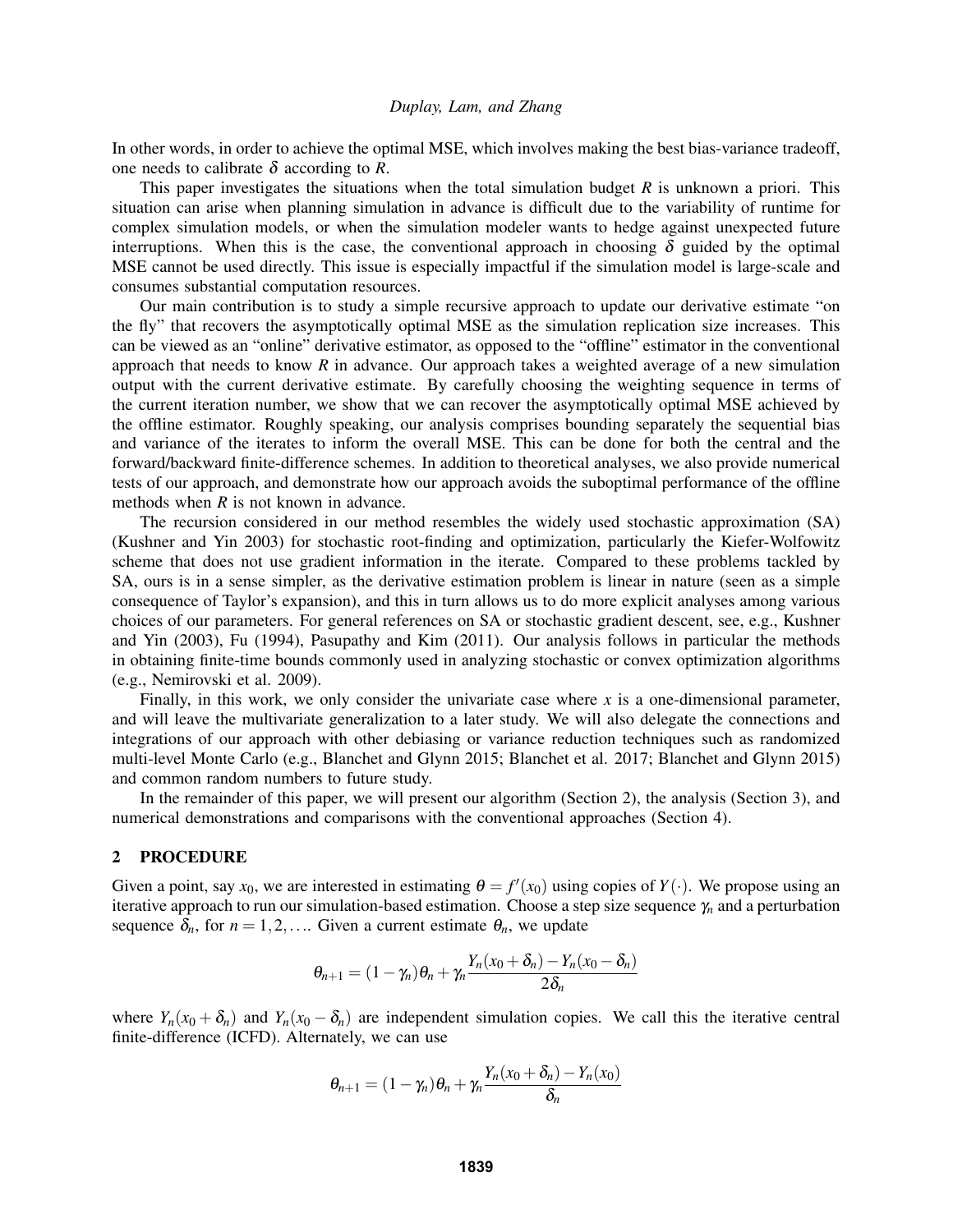giving rise to the iterative forward finite-difference (IFFD). Similar approach using  $Y_n(x_0) - Y_n(x_0 - \delta_n)$ will lead to the backward finite-difference, which we skip to avoid redundancy in our discussion. We summarize ICFD and IFFD in the following algorithm. The only difference between ICFD and IFFD is in Step 4. The algorithm is understood to run until the budget is consumed or interruption occurs.

|  |  |  | <b>Algorithm 1</b> Iterative Central/Forward Finite-Difference for estimating $f'(x_0)$ . |  |  |  |  |
|--|--|--|-------------------------------------------------------------------------------------------|--|--|--|--|
|--|--|--|-------------------------------------------------------------------------------------------|--|--|--|--|

| $1:$ Inputs:                                                                                                                                                                                                                                                      |
|-------------------------------------------------------------------------------------------------------------------------------------------------------------------------------------------------------------------------------------------------------------------|
| simulation oracle to generate $Y(x)$ as an unbiased output for $f(x)$                                                                                                                                                                                             |
| sequences $\{\gamma_n\}, \{\delta_n\}, n = 1, 2, \ldots$                                                                                                                                                                                                          |
| point of interest $x_0$                                                                                                                                                                                                                                           |
| $2:$ Initialize:                                                                                                                                                                                                                                                  |
| $\theta_1 \leftarrow$ an arbitrary number, e.g., 0                                                                                                                                                                                                                |
| 3: <b>repeat</b> $\begin{array}{c} n \leftarrow 1 \\ 1 \end{array}$                                                                                                                                                                                               |
| <b>ICFD:</b> $\theta_{n+1} \leftarrow (1 - \gamma_n)\theta_n + \gamma_n \frac{Y_n(x_0 + \delta_n) - Y_n(x_0 - \delta_n)}{2\delta}$ ; <b>IFFD:</b> $\theta_{n+1} \leftarrow (1 - \gamma_n)\theta_n + \gamma_n \frac{Y_n(x_0 + \delta_n) - Y_n(x_0)}{\delta}$<br>4: |
| $n \leftarrow n+1$<br>5:                                                                                                                                                                                                                                          |
| 6: <b>until</b> budget depletion                                                                                                                                                                                                                                  |
| 7: <b>Output:</b> $\theta_n$                                                                                                                                                                                                                                      |

# 3 THEORETICAL GUARANTEES AND ANALYSIS

We analyze the errors made by ICFD and IFFD. We first make the following smoothness assumptions:

**Assumption 1**  $f(x)$  is twice continuously differentiable in a neighborhood of  $x_0$ .

**Assumption 2**  $f(x)$  is three times continuously differentiable in a neighborhood of  $x_0$ .

Assumption 1 is used for IFFD, whereas Assumption 2 is used for ICFD. Next, we impose the following bound on the variance of the simulation:

**Assumption 3** Simulation output  $Y(x)$  has a bounded variance in the *d*-neighborhood of  $x_0$ , i.e. for some  $M > 0$ ,  $\text{sup} \quad \text{Var}(Y(y)) \leq M.$ 

*y*:|*y*−*x*0|≤*d*

Our analysis will use the function form that  $\gamma_n = c/n$  and  $\delta_n = d/n^{\alpha}$  for *n* sufficiently large. The choice of  $\gamma_n$  is motivated from the standard step size used in SA, whereas the choice of  $\delta_n$  is motivated from the perturbation size used commonly in the conventional finite-difference schemes.

The following shows the choices of parameters such that our procedure is consistent:

### Theorem 1 (*L*<sub>2</sub>-Consistency)

Set  $\gamma_n = \min\{\frac{c}{n}\}$  $\left\{\frac{c}{n}, 1\right\}$  and  $\delta_n = \frac{d}{n^c}$  $\frac{d}{n^{\alpha}}$ , where *c*,*d*,  $\alpha > 0$ . For each case below, we assume that  $x_0 \pm \delta_n$  for  $n \ge 1$ is in the neighborhood of continuous differentiability of *f* .

- 1. Under Assumptions 1 and 3, and  $0 < \alpha < \frac{1}{2}$  $\frac{1}{2}$ , the iterates of IFFD,  $\theta_n$ , converges to the true derivative  $\theta$  in  $L_2$  as  $n \to \infty$ , i.e.,  $E(\theta_n - \theta)^2 \to 0$  as  $n \to \infty$ .
- 2. Under Assumptions 2 and 3, and  $0 < \alpha < \frac{1}{2}$  $\frac{1}{2}$ , the iterates of ICFD,  $\theta_n$ , converges to the true derivative  $\theta$  in  $L_2$  as  $n \to \infty$ , i.e.,  $E(\theta_n - \theta)^2 \to 0$  as  $n \to \infty$ .

*Sketch of Proof.* We first analyze IFFD. For simplicity, we denote  $Z(\delta) = \frac{Y(x_0+\delta)-Y(x)}{\delta}$ . Based on Assumptions 1 and 3, and by Taylor's expansion,  $Z(\delta)$  has bias  $(f^{(2)}(\xi)/2!) \delta$  where  $\xi$  is between  $x_0$  and  $x_0 + \delta$ , for  $\delta$  sufficiently small. This is absolutely bounded by *M'* $\delta$  for some *M'* > 0. The variance of *Z*( $\delta$ ) is bounded by  $2M/\delta^2$ . Let  $n_0 = [c]$  if  $[c] \neq c$  and  $c+1$  otherwise. Then  $0 < 1 - \gamma_n < 1, n \geq n_0$ . Denote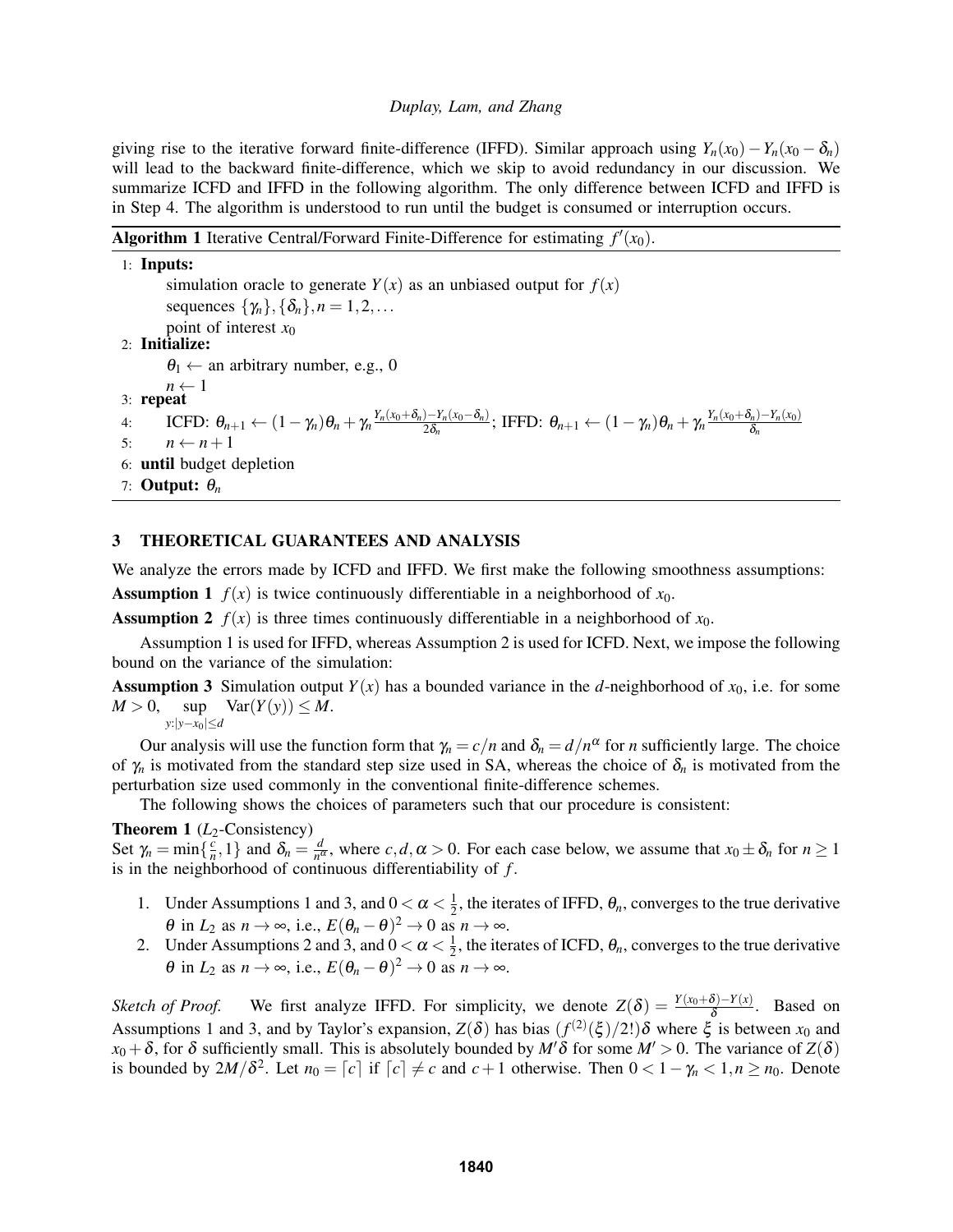$V_n = \text{Var}(\theta_n)$  and  $b_n = |\text{Bias}(\theta_n)|$ . We have

$$
V_{n+n_0} \le (1 - \gamma_{n+n_0-1})^2 V_{n+n_0-1} + \gamma_{n+n_0-1}^2 \frac{2M}{\delta_{n+n_0-1}^2}
$$

and

$$
b_{n+n_0}\leq (1-\gamma_{n+n_0-1})b_{n+n_0-1}+\gamma_{n+n_0-1}M'\delta_{n+n_0-1}.
$$

Through a recursive analysis, we see that

$$
V_{n+n_0-1} \leq (1 - \gamma_{n+n_0-2})^2 V_{n+n_0-2} + \gamma_{n+n_0-2}^2 \frac{2M}{\delta_{n+n_0-2}^2}
$$
  
\n
$$
\leq \prod_{i=1}^{n-1} (1 - \gamma_{n_0+i-1})^2 V_{n_0} + \gamma_{n+n_0-2}^2 \frac{2M}{\delta_{n+n_0-2}^2} + \sum_{i=1}^{n-2} \prod_{k=i}^{n-2} (1 - \gamma_{k+n_0})^2 \gamma_{i-1+n_0}^2 \frac{2M}{\delta_{i-1+n_0}^2}
$$
  
\n
$$
\leq V_{n_0} e^{-2c \sum_{i=1}^{n-1} \frac{1}{n_0+i-1}} + \gamma_{n+n_0-2}^2 \frac{2M}{\delta_{n+n_0-2}^2} + \sum_{i=1}^{n-2} e^{-2c \sum_{k=i+1}^{n-1} \frac{1}{k+n_0-1}} \gamma_{n_0+i-1}^2 \frac{2M}{\delta_{i-1+n_0}^2}
$$
  
\n
$$
\leq V_{n_0} (\frac{n_0}{n+n_0-1})^{2c} + \gamma_{n+n_0-2}^2 \frac{2M}{\delta_{n+n_0-2}^2} + \sum_{i=1}^{n-2} (\frac{i+n_0}{n+n_0-1})^{2c} \gamma_{i-1+n_0}^2 \frac{2M}{\delta_{i+n_0-1}^2}
$$
  
\n
$$
= V_{n_0} (\frac{n_0}{n+n_0-1})^{2c} + \sum_{i=1}^{n-1} (\frac{i+n_0}{n+n_0-1})^{2c} \gamma_{n_0+i-1}^2 \frac{2M}{\delta_{n_0+i-1}^2}
$$
  
\n
$$
= \frac{1}{(n+n_0-1)^{2c}} \Big( V_{n_0} n_0^{2c} + \frac{2Mc^2}{d^2} \sum_{i=1}^{n-1} (i+n_0)^{2c} (i+n_0-1)^{2\alpha-2} \Big).
$$

Likewise,

$$
b_{n+n_0-1} \leq (1 - \gamma_{n+n_0-2})b_{n+n_0-2} + \gamma_{n+n_0-2}M'\delta_{n+n_0-2}
$$
\n
$$
\leq \prod_{i=1}^{n-1} (1 - \gamma_{i+n_0-1})b_{n_0} + M'\gamma_{n+n_0-2}\delta_{n+n_0-2} + M'\sum_{i=1}^{n-2} \gamma_{i+n_0-1}\delta_{i+n_0-1}\prod_{k=i}^{n-2} (1 - \gamma_{k+n_0})
$$
\n
$$
\leq b_{n_0}e^{-c\sum_{i=1}^{n-1} \frac{1}{i+n_0-1}} + M'\gamma_{n+n_0-2}\delta_{n+n_0-2} + M'\sum_{i=1}^{n-2} \gamma_{i+n_0-1}\delta_{i+n_0-1}e^{-c\sum_{k=i}^{n-2} \frac{1}{k+n_0}}
$$
\n
$$
\leq b_{n_0}(\frac{n_0}{n+n_0-1})^c + M'\gamma_{n+n_0-2}\delta_{n+n_0-2} + M'\sum_{i=1}^{n-2} \gamma_{i+n_0-1}\delta_{i+n_0-1}(\frac{i+n_0}{n+n_0-1})^c
$$
\n
$$
= b_{n_0}(\frac{n_0}{n+n_0-1})^c + \frac{M'}{(n+n_0-1)^c} \sum_{i=1}^{n-1} \gamma_{i+n_0-1}\delta_{i+n_0-1}(i+n_0)^c
$$
\n
$$
= \frac{1}{(n+n_0-1)^c} \Big[b_{n_0}n_0^c + M'cd \sum_{i=1}^{n-1} \frac{1}{(i+n_0-1)^{\alpha+1}}(i+n_0)^c\Big].
$$

Therefore the MSE is bounded from above by

$$
UB := \frac{1}{(n+n_0-1)^{2c}} \Big[ V_{n_0} n_0^{2c} + \frac{2Mc^2}{d^2} \sum_{i=1}^{n-1} (i+n_0)^{2c} (n_0+i-1)^{2\alpha-2} \Big]
$$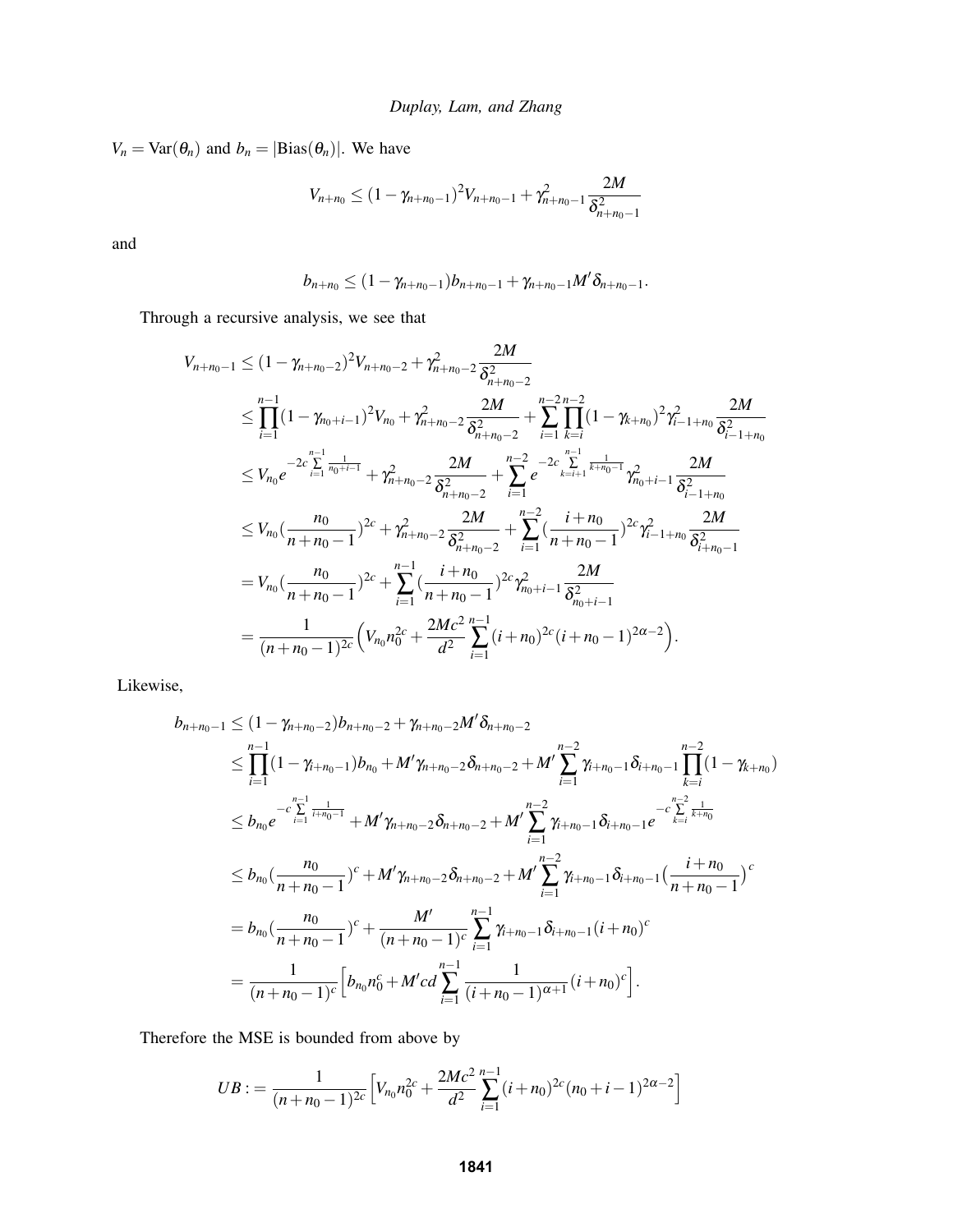$$
+\frac{1}{(n+n_{0}-1)^{2c}}\Big[b_{n_{0}}n_{0}^{c}+M'cd\sum_{i=1}^{n-1}\frac{1}{(n_{0}+i-1)^{\alpha+1}}(i+n_{0})^{c}\Big]^{2}
$$
  
=\frac{1}{(n+n\_{0}-1)^{2c}}\Big[V\_{n\_{0}}n\_{0}^{2c}+b\_{n\_{0}}^{2}n\_{0}^{2c}+\frac{2Mc^{2}}{d^{2}}\sum\_{i=1}^{n-1}(i+n\_{0})^{2c}(i+n\_{0}-1)^{2\alpha-2}  
+\left(M'cd\sum\_{i=1}^{n-1}\frac{(i+n\_{0})^{c}}{(n\_{0}+i-1)^{\alpha+1}}\right)^{2}+2b\_{n\_{0}}n\_{0}^{c}cdM'\sum\_{i=1}^{n-1}\frac{(i+n\_{0})^{c}}{(i+n\_{0}-1)^{\alpha+1}}\Big].

Now letting  $K_1 := \sum_{n=1}^{n-1}$  $\sum_{i=1}^{n-1} (i+n_0)^{2c} (i+n_0-1)^{2\alpha-2}$  and  $K_2 := \sum_{i=1}^{n-1}$ ∑ *i*=1  $(i+n_0)^c$  $\frac{(i+n_0)^2}{(i+n_0-1)^{\alpha+1}}$ , we have

$$
K_1 = \sum_{i=1}^{n-1} (1 + \frac{1}{i+n_0-1})^{2c} (i+n_0-1)^{2\alpha+2c-2}
$$
  
\n
$$
\leq (1 + \frac{1}{n_0})^{2c} \sum_{i=1}^{n-1} (i+n_0-1)^{2\alpha+2c-2}
$$
  
\n
$$
\leq (1 + \frac{1}{n_0})^{2c} \sum_{i=1}^{n-1} (i+n_0-1)^{2\alpha+2c-2}
$$
  
\n
$$
\leq (1 + \frac{1}{n_0})^{2c} \sum_{i=1}^{n-1} (i+n_0-1)^{2\alpha+2c-2}
$$
  
\n
$$
\leq (1 + \frac{1}{n_0})^{2c} \sum_{i=1}^{n-1} (i+n_0-1)^{2\alpha+2c-1}
$$
  
\n
$$
\leq (1 + \frac{1}{n_0})^{2c} \sum_{i=1}^{n-1} (i+n_0-1)^{2\alpha+2c-1}
$$
  
\n
$$
\leq (1 + \frac{1}{n_0})^{2c} \sum_{i=1}^{n-1} (i+n_0-1)^{c-\alpha-1}
$$
  
\n
$$
\leq (1 + \frac{1}{n_0})^{2c} \sum_{i=1}^{n-1} (i+n_0-2)^{2c+2\alpha-1}
$$
  
\n
$$
\leq (1 + \frac{1}{n_0})^c \sum_{i=1}^{n-1} \frac{(n+n_0-1)^{c-\alpha}}{c-\alpha}
$$
  
\n
$$
\leq (1 + \frac{1}{n_0})^c \sum_{i=1}^{n-1} \frac{(n+n_0-2)^{c-\alpha}}{c-\alpha}
$$
  
\n
$$
\leq (1 + \frac{1}{n_0})^c \sum_{i=1}^{n-1} \frac{(n+n_0-2)^{c-\alpha}}{c-\alpha}
$$
  
\n
$$
\leq (1 + \frac{1}{n_0})^c \sum_{i=1}^{n-1} \frac{(n+n_0-2)^{c-\alpha}}{c-\alpha}
$$
  
\n
$$
\leq (1 + \frac{1}{n_0})^c \sum_{i=1}^{n-1} \frac{(n+n_0-2)^{c-\alpha}}{c-\alpha}
$$

With the positivity of  $c$  and  $\alpha$  and the above expressions, we obtain the following 13 scenarios in which *C* is some large constant:

$$
UB \leq \frac{C}{(n+n_0-1)^{2c}} \times
$$

$$
\begin{cases}\n1 + (n + n_0 - 1)^{2\alpha + 2c - 1} + (n + n_0 - 1)^{2c - 2\alpha} + (n + n_0 - 1)^{c - \alpha} \\
\text{if } 2\alpha + 2c - 2 \ge 0 \text{ and } -1 < c - \alpha - 1 < 0 \\
1 + (n + n_0 - 1)^{2\alpha + 2c - 1} + \ln(n + n_0 - 2) + \ln^2(n + n_0 - 2) \\
\text{if } 2\alpha + 2c - 2 \ge 0 \text{ and } -1 < c - \alpha - 1 < 0\n\end{cases}
$$
\n
$$
\begin{cases}\n1 + \ln(n + n_0 - 2) + (n + n_0 - 2)^{2c - 2\alpha} + (n + n_0 - 2)^{2c - 2\alpha} + (n + n_0 - 2)^{c - \alpha} \\
\text{if } 2\alpha + 2c - 2 \ge 0 \text{ and } -1 < c - \alpha - 1 < 0\n\end{cases}
$$
\n
$$
\begin{cases}\n1 + \ln(n + n_0 - 2) + (n + n_0 - 2)^{2c - 2\alpha} + (n + n_0 - 2)^{2c - 2\alpha} + (n + n_0 - 2)^{2c - 2\alpha} \\
1 + (n + n_0 - 1)^{2\alpha + 2c - 1} + \ln(n + n_0 - 2) + \ln^2(n + n_0 - 2) \\
\text{if } 2\alpha + 2c - 2 = -1 \text{ and } c - \alpha - 1 = -1\n\end{cases}
$$
\n
$$
\begin{cases}\n1 + \ln(n + n_0 - 2) + (n + n_0 - 2)^{2c - 2\alpha} + (n + n_0 - 2)^{2c - 2\alpha} + (n + n_0 - 2)^{2c - 2\alpha} + (n + n_0 - 2)^{2c - 2\alpha} \\
1 + \ln(n + n_0 - 2) < 0 \\
1 + (n + n_0 - 2)^{2c + 2\alpha - 1} + \ln(n + n_0 - 2) + \ln^2(n + n_0 - 2) \\
1 + (n + n_0 - 2)^{2c + 2\alpha - 1} + \ln(n + n_0 - 2) + \ln^2(n + n_0 - 2) \\
1 + (n + n_0 -
$$

.

These can be simplified and summarized in Table 1: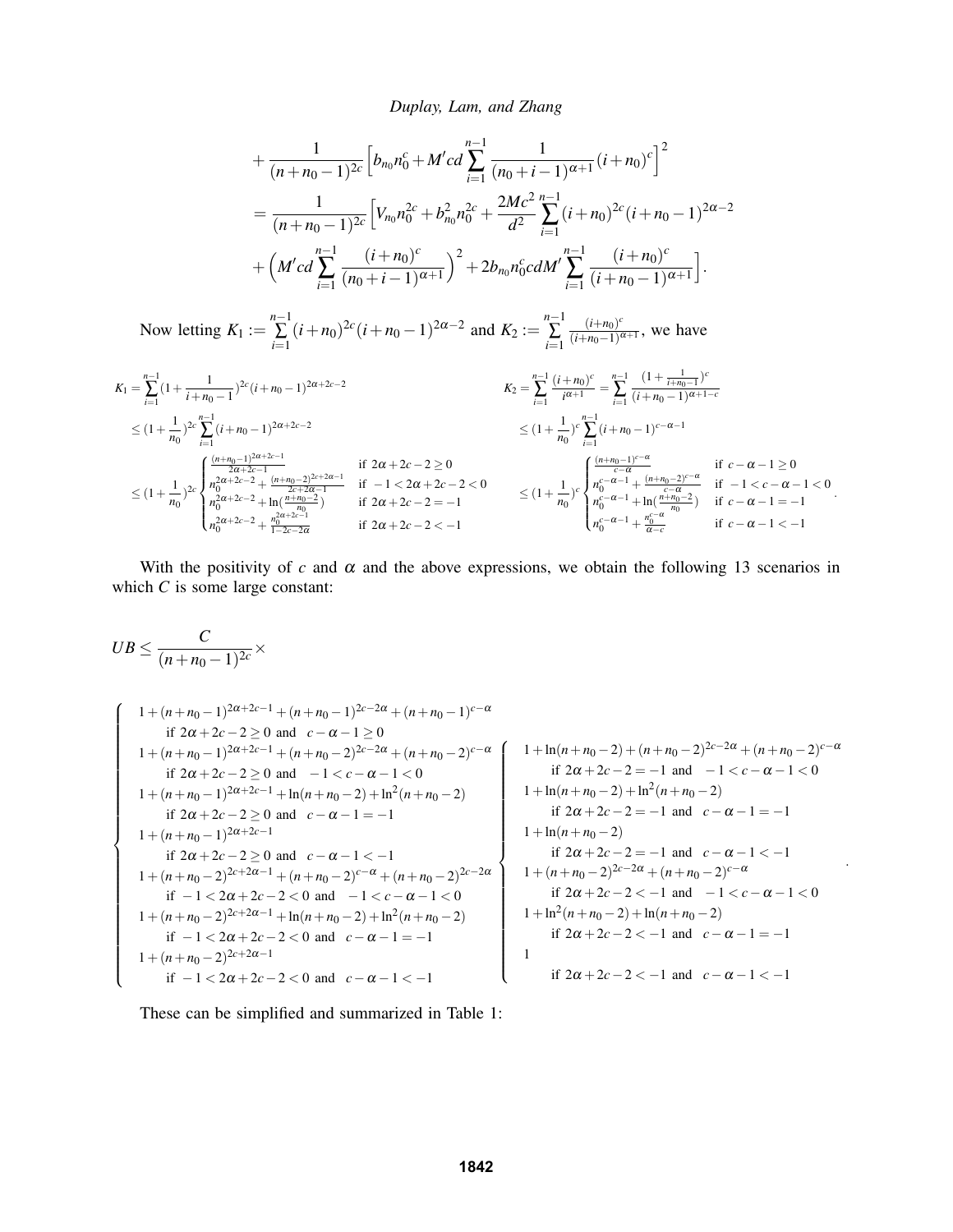|                                  | $c-\alpha-1>0$                                                                             | $-1 < c - \alpha - 1 < 0$                                                                | $c-\alpha-1=-1$                                                                                                                                                                          | $c-\alpha-1<-1$                                  |
|----------------------------------|--------------------------------------------------------------------------------------------|------------------------------------------------------------------------------------------|------------------------------------------------------------------------------------------------------------------------------------------------------------------------------------------|--------------------------------------------------|
| $2\alpha+2c-2>0$                 | $O(\frac{1}{n^{2c}}+\frac{1}{n^{1-2\alpha}}+\frac{1}{n^{2\alpha}}+\frac{1}{n^{c+\alpha}})$ |                                                                                          | $O(\frac{1}{n^{2c}}+\frac{1}{n^{1-2\alpha}}+\frac{1}{n^{2\alpha}}+\frac{1}{n^{c+\alpha}})$ $O(\frac{1}{n^{2c}}+\frac{1}{n^{1-2\alpha}}+\frac{\ln^{2}(n)}{n^{2c}}+\frac{\ln(n)}{n^{2c}})$ | $O(\frac{1}{n^{2c}}+\frac{1}{n^{1-2\alpha}})$    |
| $-1 < 2\alpha + 2c - 2 < 0$ n.a. |                                                                                            |                                                                                          | $O(\frac{1}{n^{2c}}+\frac{1}{n^{1-2\alpha}}+\frac{1}{n^{2\alpha}}+\frac{1}{n^{c+\alpha}})$ $O(\frac{1}{n^{2c}}+\frac{1}{n^{1-2\alpha}}+\frac{\ln^2(n)}{n^{2c}}+\frac{\ln(n)}{n^{2c}})$   | $O(\frac{1}{n^{2c}}+\frac{1}{n^{1-2\alpha}})$    |
| $2\alpha + 2c - 2 = -1$          | n.a.                                                                                       | $O(\frac{1}{n^{2c}}+\frac{\ln(n)}{n^{2c}}+\frac{1}{n^{2\alpha}}+\frac{1}{n^{c+\alpha}})$ | $O(\frac{1}{n^{2c}}+\frac{\ln(n)}{n^{2c}}+\frac{\ln^2(n)}{n^{2c}}+\frac{\ln(n)}{n^{2c}})$                                                                                                | $\frac{\ln(n)}{n^{2c}}$<br>$O(\frac{1}{n^{2c}}+$ |
| $2\alpha + 2c - 2 < -1$          | n.a.                                                                                       | $O(\frac{1}{n^{2c}}+\frac{1}{n^{2\alpha}}+\frac{1}{n^{c+\alpha}})$                       | $O(\frac{1}{n^{2c}}+\frac{\ln^2(n)}{n^{2c}})$<br>$+\frac{\ln(n)}{n^{2c}}$                                                                                                                | $O(\frac{1}{n^{2c}})$                            |

Table 1: Upper bound of MSE for different scenarios under IFFD.

From Table 1 we can see that if  $0 < \alpha < 1/2$ , the MSE is  $O(\frac{1}{n^{\Delta}})$  where  $\Delta > 0$ , which implies it will From Table 1 we can see that  $n \times \alpha \times 1/2$ , the MSE is  $\sigma_{n}$ <br>converge to zero as the replication size increases.

Similarly, for ICFD, we denote  $Z(\delta) = \frac{Y(x_0+\delta)-Y(x_0-\delta)}{2\delta}$ . Based on Assumptions 2 and 3, and by Taylor's expansion, this estimator has bias  $((f^{(3)}(\xi_1) + f^{(3)}(\xi_2))/3!) \delta^2$  where  $\xi_1$  is between  $x_0$  and  $x_0 + \delta$  and  $\xi_2$ is between  $x_0 - \delta$  and  $x_0$ , for  $\delta$  sufficiently small. This is absolutely bounded by  $M' \delta^2$  for some  $M' > 0$ . Moreover, the variance of  $Z(\delta)$  is bounded by  $M/(2\delta^2)$ . So we have

$$
V_{n+n_0} \leq (1 - \gamma_{n+n_0-1})^2 V_{n+n_0-1} + \gamma_{n+n_0-1}^2 \frac{M}{2 \delta_{n+n_0-1}^2}
$$

and

$$
b_{n+n_0}\leq (1-\gamma_{n+n_0-1})b_{n+n_0-1}+\gamma_{n+n_0-1}M'\delta_{n+n_0-1}^2.
$$

Through a similar recursive analysis, we see that

$$
V_n \leq \frac{1}{(n+n_0-1)^{2c}} \left( V_{n_0} n_0^{2c} + \frac{Mc^2}{2d^2} \sum_{i=1}^{n-1} (n+n_0)^{2c} (n+n_0-1)^{2\alpha-2} \right)
$$

and

$$
b_{n+n_0-1} \leq \frac{1}{(n+n_0-1)^c} \Big[ b_{n_0} n_0^c + c d^2 M' \sum_{i=1}^{n-1} \frac{1}{(n+n_0-1)^{2\alpha+1}} (n+n_0)^c \Big].
$$

Therefore the MSE is bounded from above by

$$
UB := \frac{1}{(n+n_0-1)^{2c}} \Big[ V_{n_0} n_0^{2c} + b_{n_0}^2 n_0^{2c} + \frac{Mc^2}{2d^2} \sum_{i=1}^{n-1} (n+n_0)^{2c} (n+n_0-1)^{2\alpha-2} + \Big( cd^2 M' \sum_{i=1}^{n-1} \frac{(n+n_0)^c}{(n+n_0-1)^{2\alpha+1}} \Big)^2 + 2b_{n_0} n_0^c cd^2 M' \sum_{i=1}^{n-1} \frac{(n+n_0)^c}{(n+n_0-1)^{2\alpha+1}} \Big].
$$

Again, the upper bounds can be summarized in Table 2:

Table 2: Upper bound of MSE for different scenarios under ICFD.

|                                  | $c-2\alpha-1>0$                                                                             | $-1 < c - 2\alpha - 1 < 0$                                                                      | $c-2\alpha-1=-1$                                                                                                                                                                        | $c - 2\alpha - 1 < -1$                        |
|----------------------------------|---------------------------------------------------------------------------------------------|-------------------------------------------------------------------------------------------------|-----------------------------------------------------------------------------------------------------------------------------------------------------------------------------------------|-----------------------------------------------|
| $2\alpha+2c-2>0$                 | $O(\frac{1}{n^{2c}}+\frac{1}{n^{1-2\alpha}}+\frac{1}{n^{4\alpha}}+\frac{1}{n^{c+2\alpha}})$ |                                                                                                 | $O(\frac{1}{n^{2c}}+\frac{1}{n^{1-2\alpha}}+\frac{1}{n^{4\alpha}}+\frac{1}{n^{c+2\alpha}})$ $O(\frac{1}{n^{2c}}+\frac{1}{n^{1-2\alpha}}+\frac{\ln^2(n)}{n^{2c}}+\frac{\ln(n)}{n^{2c}})$ | $O(\frac{1}{n^{2c}}+\frac{1}{n^{1-2\alpha}})$ |
| $-1 < 2\alpha + 2c - 2 < 0$ n.a. |                                                                                             |                                                                                                 | $O(\frac{1}{n^{2c}}+\frac{1}{n^{1-2\alpha}}+\frac{1}{n^{4\alpha}}+\frac{1}{n^{c+2\alpha}})$ $O(\frac{1}{n^{2c}}+\frac{1}{n^{1-2\alpha}}+\frac{\ln^2(n)}{n^{2c}}+\frac{\ln(n)}{n^{2c}})$ | $O(\frac{1}{n^{2c}}+\frac{1}{n^{1-2\alpha}})$ |
| $2\alpha + 2c - 2 = -1$          | n.a.                                                                                        | $O(\frac{1}{n^{2c}} + \frac{\ln(n)}{n^{2c}} + \frac{1}{n^{4\alpha}} + \frac{1}{n^{c+2\alpha}})$ | $O(\frac{1}{n^{2c}}+\frac{\ln(n)}{n^{2c}}+\frac{\ln^2(n)}{n^{2c}}+\frac{\ln(n)}{n^{2c}})$                                                                                               | ln(n)<br>$O(\frac{1}{n^{2c}}+$                |
| $2\alpha + 2c - 2 < -1$          | n.a.                                                                                        | $O(\frac{1}{n^{2c}} + \frac{1}{n^{4\alpha}} + \frac{1}{n^{c+2\alpha}})$                         | ln(n)<br>$-\frac{\ln^2(n)}{n^{2c}} + \frac{1}{2}$<br>$O(\frac{1}{n^{2c}} +$                                                                                                             | $O(\frac{1}{n^{2c}})$                         |

From the table we can see that if  $0 < \alpha < 1/2$ , the MSE is  $O(\frac{1}{n^2})$  $\frac{1}{n^{\Delta}}$ ) where  $\Delta > 0$ , which implies it will converge to zero as the replication size increases.

 $\Box$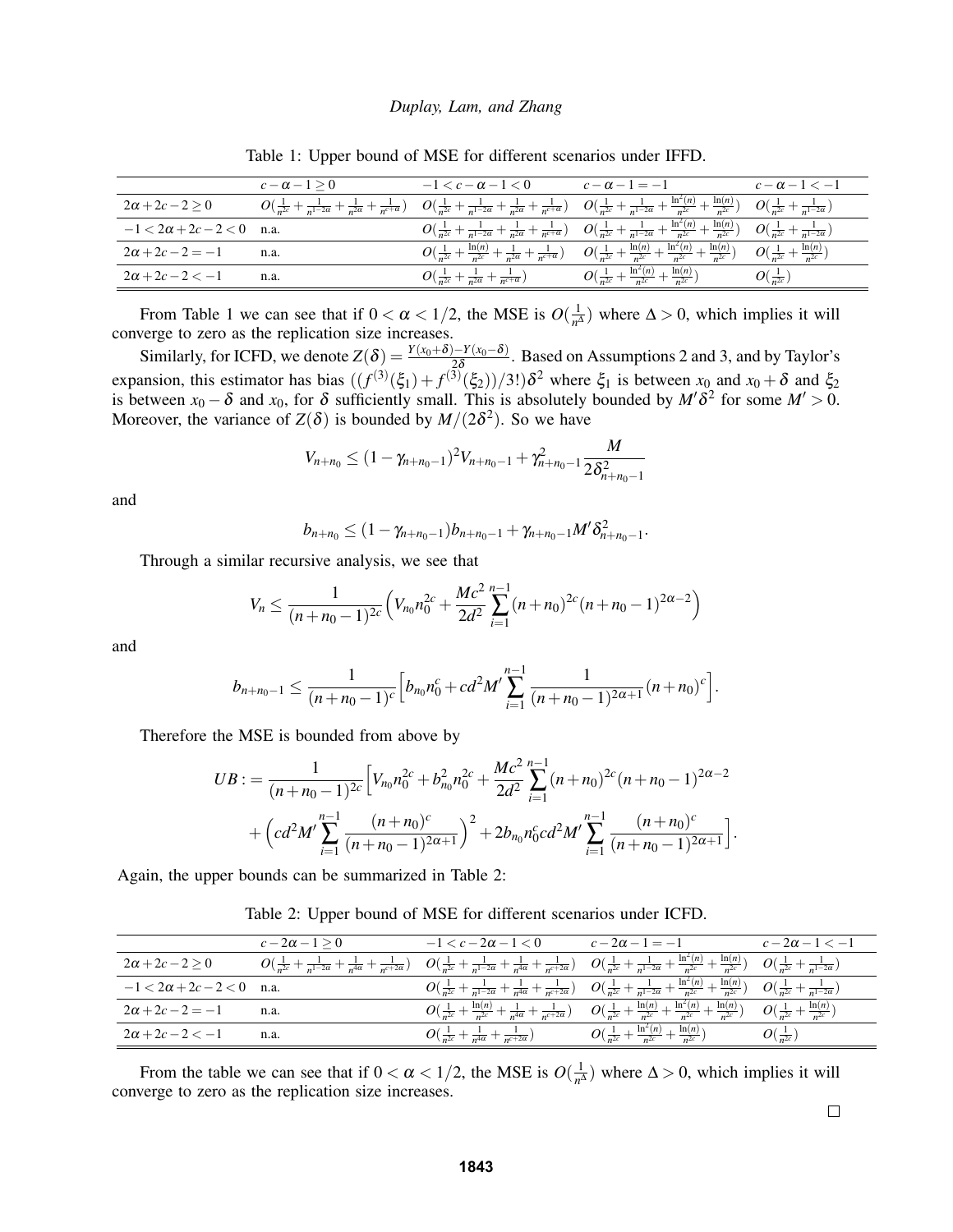Theorem 2 (Recovering optimal parameter choices and MSE in the offline setting) Set  $\gamma_n = \min\{\frac{c}{n}\}$  $\left\{\frac{c}{n}, 1\right\}$  and  $\delta_n = \frac{d}{n^c}$  $\frac{d}{n^{\alpha}}$ , where *c*,*d*,  $\alpha > 0$ . For each case below, we assume that  $x_0 \pm \delta_n$  for  $n \ge 1$ is in the neighborhood of continuous differentiability of *f* .

- 1. Under Assumptions 1 and 3, the MSE of IFFD is  $O(\frac{1}{n!})$  $\frac{1}{n^{1/2}}$ ) if  $\alpha = \frac{1}{4}$  $\frac{1}{4}$  and  $c > \frac{1}{4}$  $\frac{1}{4}$ .
- 2. Under Assumptions 2 and 3, the MSE of ICFD is  $O(\frac{1}{n^{2}})$  $\frac{1}{n^{2/3}}$ ) if  $\alpha = \frac{1}{6}$  $\frac{1}{6}$  and  $c > \frac{1}{3}$  $rac{1}{3}$ .

*Sketch of Proof.* We continue our proof for Theorem 1. For IFFD, we minimize the upper bound of the MSE for each scenario. Table 3 shows the respective optimal values and solutions:

|                                  | $c-\alpha-1>0$                                  | $-1 < c - \alpha - 1 < 0$                                                                  | $c-\alpha-1=-1$                                                                                                  | $c-\alpha-1<-1$                                                                            |
|----------------------------------|-------------------------------------------------|--------------------------------------------------------------------------------------------|------------------------------------------------------------------------------------------------------------------|--------------------------------------------------------------------------------------------|
| $2\alpha+2c-2>0$                 | $O(\frac{1}{n^{1/2}})$                          | $O(\frac{1}{n^{1/2}})$                                                                     | O(1)                                                                                                             | $O(n^{\varepsilon})$                                                                       |
|                                  | with $\alpha = \frac{1}{4}, c \geq \frac{5}{4}$ | with $\alpha = \frac{1}{4}, \frac{3}{4} \leq c < \frac{5}{4}$                              | with $\alpha = \frac{1}{2}, c = \frac{1}{2}$                                                                     | with $\alpha \rightarrow \frac{1}{2}, c \rightarrow \frac{1}{2}$                           |
| $-1 < 2\alpha + 2c - 2 < 0$ n.a. |                                                 | $O(\frac{1}{n^{1/2}})$                                                                     | $O(\frac{1}{n^{1/2-\epsilon}})$                                                                                  | $O(\frac{1}{n^{1/3-\epsilon}})$                                                            |
|                                  |                                                 | with $\alpha = \frac{1}{4}, \frac{1}{4} < c < \frac{3}{4}$                                 | with $\alpha \rightarrow \frac{1}{4}$ , $c = \alpha \rightarrow \frac{1}{4}$                                     | with $\alpha \rightarrow \frac{1}{4}, c \rightarrow \frac{1}{4}$                           |
| $2\alpha + 2c - 2 = -1$          | n.a.                                            | $O(\frac{\ln(n)}{n^{1/2-\epsilon}})$                                                       | $O(\frac{\ln^2(n)}{n^{1/2}})$                                                                                    | $O(\frac{\ln(n)}{n^{1/2-\epsilon}})$                                                       |
|                                  |                                                 | with $\alpha \rightarrow \frac{1}{4}$ , $c = \frac{1}{2} - \alpha \rightarrow \frac{1}{4}$ | with $\alpha = \frac{1}{6}, c = \frac{1}{3}$                                                                     | with $\alpha \rightarrow \frac{1}{4}$ , $c = \frac{1}{2} - \alpha \rightarrow \frac{1}{4}$ |
| $2\alpha + 2c - 2 < -1$          | n.a.                                            | $O(\frac{1}{n^{1/2-\epsilon}})$                                                            | $O(\frac{\ln^2(n)}{n^{1/2-\epsilon}})$                                                                           | $O(\frac{1}{n^{1/2-\epsilon}})$                                                            |
|                                  |                                                 | with $\alpha \rightarrow \frac{1}{4}, c \rightarrow \frac{1}{4}$                           | with $\alpha \to \frac{1}{4}$ , $c = \alpha \to \frac{1}{4}$ with $\alpha \to \frac{1}{4}$ , $c \to \frac{1}{4}$ |                                                                                            |

Table 3: Minimum upper bound of MSE for different scenarios under IFFD.

Here,  $\varepsilon$  is any small positive number. The symbol " $\rightarrow$ " means the optimum is obtained by letting the left hand side to be very close to the right hand side.

Similarly, for ICFD, we minimize the upper bound of the MSE and obtain Table 4:

|                                  | $c-2\alpha-1>0$                                 | $-1 < c - 2\alpha - 1 < 0$                                                                 | $c-2\alpha-1=-1$                                                              | $c-2\alpha-1<-1$                                                                           |
|----------------------------------|-------------------------------------------------|--------------------------------------------------------------------------------------------|-------------------------------------------------------------------------------|--------------------------------------------------------------------------------------------|
| $2\alpha+2c-2\geq 0$             | $O(\frac{1}{n^{2/3}})$                          | $O(\frac{1}{n^{2/3}})$                                                                     | $O(\frac{1}{n^{1/3}})$                                                        | $O(\frac{1}{n^{1/3-\epsilon}})$                                                            |
|                                  | with $\alpha = \frac{1}{6}, c \geq \frac{4}{3}$ | with $\alpha = \frac{1}{6}, \frac{5}{6} \leq c < \frac{4}{3}$                              | with $\alpha = \frac{1}{3}, c = \frac{2}{3}$                                  | with $\alpha \rightarrow \frac{1}{3}, c \rightarrow \frac{2}{3}$                           |
| $-1 < 2\alpha + 2c - 2 < 0$ n.a. |                                                 | $O(\frac{1}{n^{2/3}})$                                                                     | $O(\frac{\ln^2(n)}{n^{2/3-\epsilon}})$                                        | $O(\frac{1}{n^{2/3-\epsilon}})$                                                            |
|                                  |                                                 | with $\alpha = \frac{1}{6}, \frac{1}{3} < c < \frac{5}{6}$                                 | with $\alpha \rightarrow \frac{1}{6}$ , $c = 2\alpha \rightarrow \frac{1}{6}$ | with $\alpha \rightarrow \frac{1}{6}, c \rightarrow \frac{1}{3}$                           |
| $2\alpha + 2c - 2 = -1$          | n.a.                                            | $O(\frac{\ln(n)}{n^{2/3-\epsilon}})$                                                       | $O(\frac{\ln^2(n)}{n^{2/3}})$                                                 | $O(\frac{\ln(n)}{n^{2/3-\epsilon}})$                                                       |
|                                  |                                                 | with $\alpha \rightarrow \frac{1}{6}$ , $c = \frac{1}{2} - \alpha \rightarrow \frac{1}{3}$ | with $\alpha = \frac{1}{6}, c = \frac{1}{3}$                                  | with $\alpha \rightarrow \frac{1}{6}$ , $c = \frac{1}{2} - \alpha \rightarrow \frac{1}{3}$ |
| $2\alpha + 2c - 2 < -1$          | n.a.                                            | $O(\frac{1}{n^{2/3-\epsilon}})$                                                            | $O(\frac{\ln^2(n)}{n^{2/3-\epsilon}})$                                        | $O(\frac{1}{n^{2/3-\epsilon}})$                                                            |
|                                  |                                                 | with $\alpha \rightarrow \frac{1}{6}, c \rightarrow \frac{1}{3}$                           | with $\alpha \rightarrow \frac{1}{6}$ , $c = 2\alpha \rightarrow \frac{1}{3}$ | with $\alpha \rightarrow \frac{1}{6}, c \rightarrow \frac{1}{3}$                           |
|                                  |                                                 |                                                                                            |                                                                               |                                                                                            |

Table 4: Minimum upper bound of MSE for different scenarios under ICFD.

For the IFFD, if we choose  $\alpha = \frac{1}{4}$  $\frac{1}{4}, c > \frac{1}{4}$  $\frac{1}{4}$ , the MSE shrinks at order  $O(\frac{1}{n^{1/4}})$  $\frac{1}{n^{1/2}}$ ) as *n* increases. For ICFD, if we choose  $\alpha = \frac{1}{6}$  $\frac{1}{6}, c > \frac{1}{3}$  $\frac{1}{3}$ , the MSE shrinks at order  $O(\frac{1}{n^{2/3}})$  $\frac{1}{n^{2/3}}$  as *n* increases. This concludes our theorem.  $\Box$ 

Note that Theorem 2 recovers the asymptotically optimal MSE for the forward and central finitedifferences in the offline setting. This MSE is achieved by choosing the perturbation parameter with a decay against the iteration that corresponds precisely to the replication size in the offline setting (i.e.,  $\Theta(1/n^{1/4})$  and  $\Theta(1/n^{1/6})$ ) and the standard step size of SA (i.e.,  $\Theta(1/n)$ ). Note that the choice of *c* that guarantees our various convergence behaviors does not depend on other constants. This is distinct from the SA literature where typically the *c* affects the convergence rate in a way dependent on the variances of the estimates.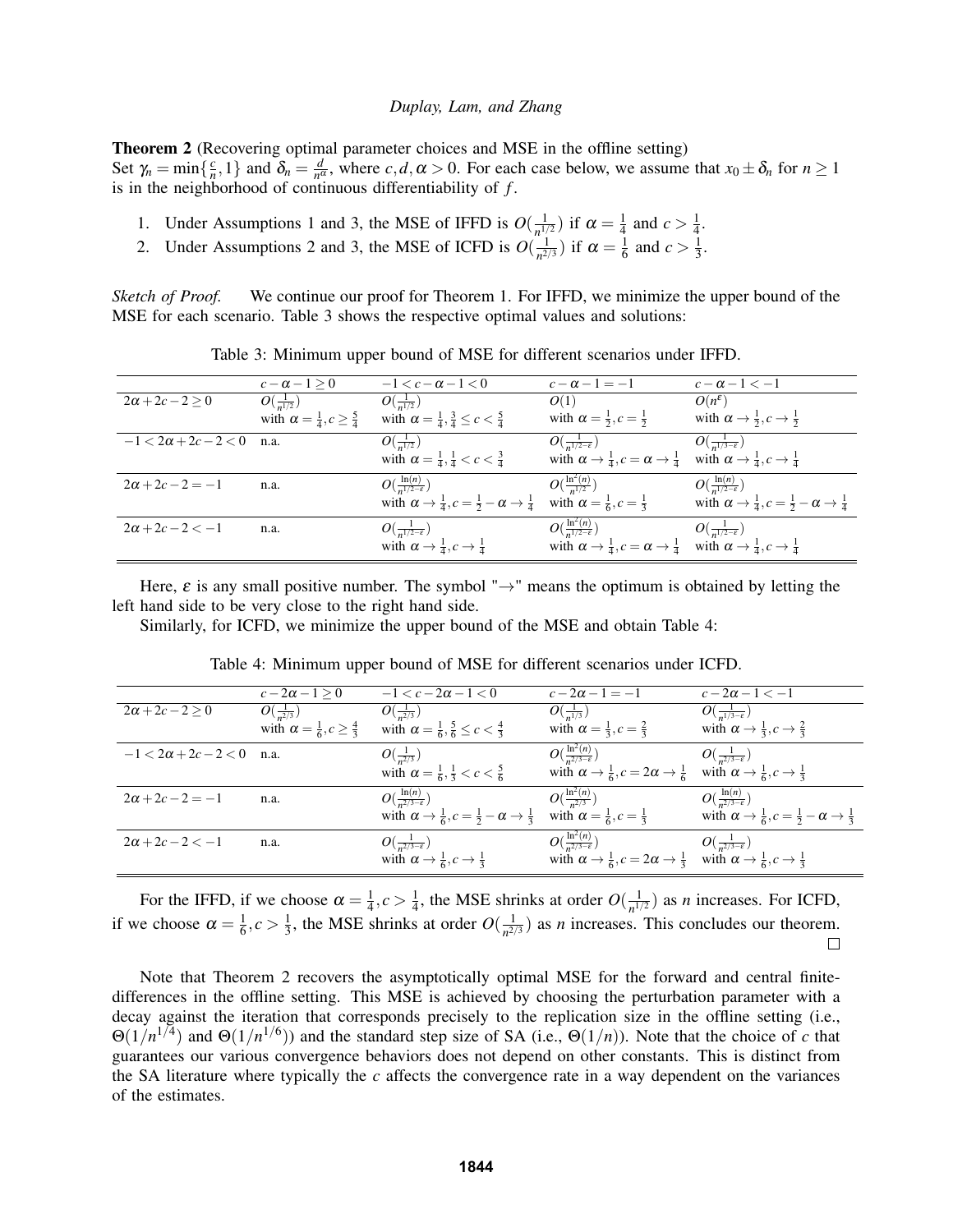## 4 NUMERICAL STUDY

We take a simple function  $f(x) = \sin(x)$  for illustration and our simulation model is  $Y(x) = \sin(x) + \varepsilon$  where  $\varepsilon \sim N(0,1)$ . Let  $x_0 = 1$ . We use both our iterative methods and the traditional methods for computing  $f'(x) = cos(x)$  using  $Y(x)$ . To approximate the MSE, in each test case we make 100 repetitions of implementation of each method. We recall that the traditional forward finite-difference (TFFD) estimator for  $f'(x)$  is  $\frac{\hat{f}_R(x+\delta)-\hat{f}_R(x)}{\delta}$  where  $\hat{f}_R$  is an estimator using the average of *R* simulation replication pairs. Likewise, a traditional central finite-difference (TCFD) estimator for  $f'(x)$  is  $\frac{\hat{f}_R(x+\delta)-\hat{f}_R(x-\delta)}{2\delta}$ . TFFD is known to achieve an optimal MSE of order  $\Theta(1/R^{1/2})$  by choosing  $\delta = d/R^{1/4}$  for some  $d > 0$ , and TCFD is known to have an optimal MSE of order  $\Theta(1/R^{2/3})$  by choosing  $\delta = d/R^{1/6}$  for some  $d > 0$ .

We do the following four experiments. In all experiments, we set  $\gamma_n = \frac{c}{n}$  $\frac{c}{n}, \delta_n = \frac{d}{n^d}$  $\frac{d}{n^{\alpha}}$  for the iterative methods, and  $\delta = \frac{d}{R^{\alpha}}$  for the traditional methods. To calculate MSE, We make the repetition number be 100.

#### 4.1 Consistency

Figure 1 plots the trajectories of the derivative estimators using our iterative methods as the iteration goes in a single run. We set the total simulation budget as 2000 and let  $c = d = 1$ ,  $\alpha = \frac{1}{4}$  $\frac{1}{4}$  for IFFD and  $\alpha = \frac{1}{6}$  $\frac{1}{6}$  for ICFD. In the figure, we see that both IFFD and ICFD exhibit a convergent sequence of estimates, validating the correctness of these methods. Moreover, ICFD shows a faster convergent trend as its trajectory is closer to the true derivative value (horizontal red line), as predicted by the convergence rates we obtained in Section 3. To further investigate the convergence rates of the iterative methods and compare with the traditional ones, Table 5 and Figure 2 shows the MSEs under the four methods with  $c = d = 1$  and  $\alpha = 1/6$ . The total iteration number or replication size is varied among 40,100,200,500,1000,5000,10000. We see that the iterative methods have consistently smaller MSEs compared to the traditional methods, when comparing within the forward approach and the central approach. While this superiority could be example-dependent, it could also hint that our iterative methods generate better constants in front of the convergence rates. Also, the central approaches have smaller MSEs than the forward approaches, again as predicted.



Figure 1: Derivative against iteration.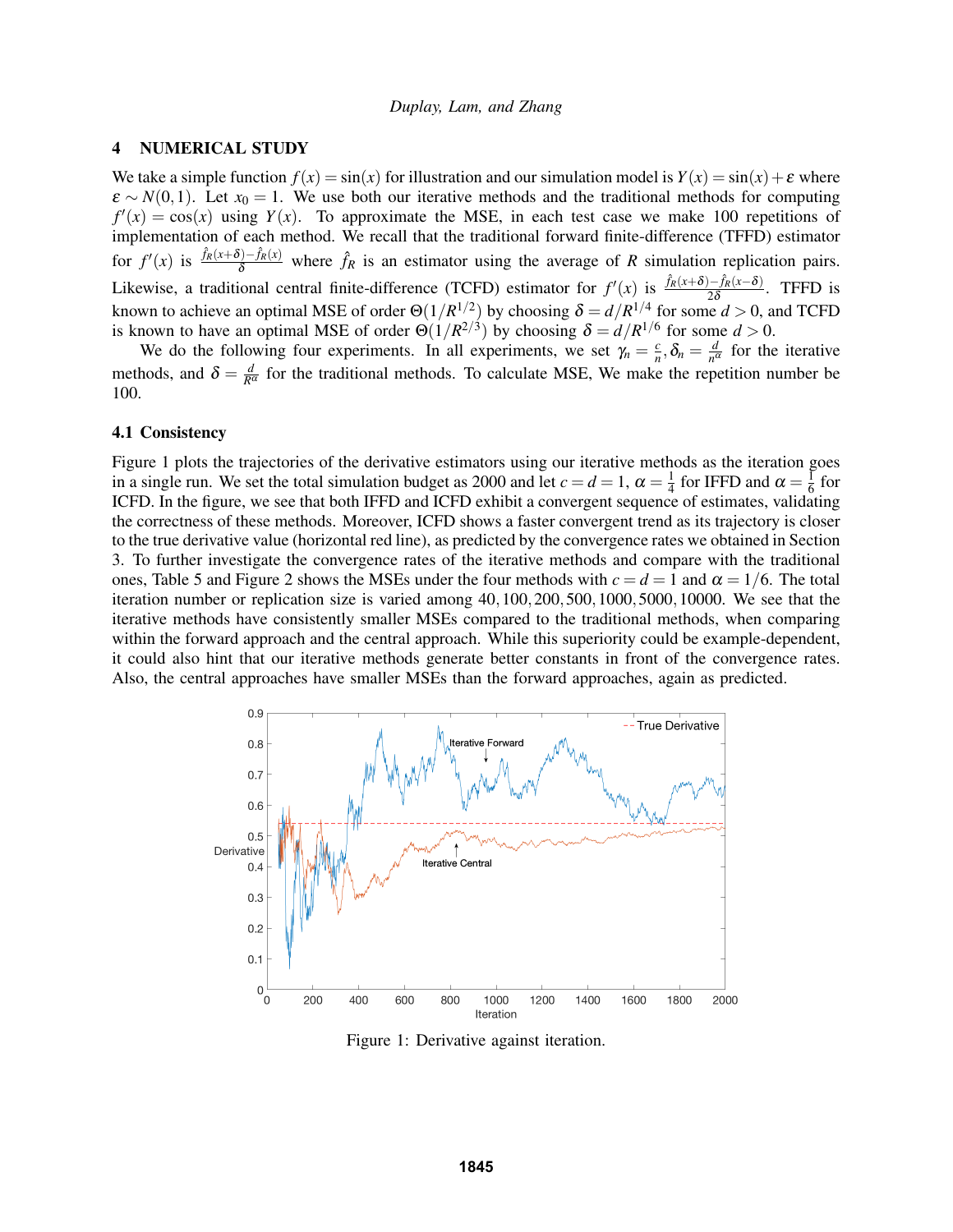| R     | Iterative Forward     | Iterative Central     | <b>Traditional Forward</b> | <b>Traditional Central</b> |
|-------|-----------------------|-----------------------|----------------------------|----------------------------|
| 40    | $2.83 \times 10^{-1}$ | $2.57 \times 10^{-2}$ | $4.568 \times 10^{-1}$     | $2.96 \times 10^{-2}$      |
| 100   | $1.67 \times 10^{-1}$ | $1.13 \times 10^{-2}$ | $2.345 \times 10^{-1}$     | $2.54 \times 10^{-2}$      |
| 200   | $1.15 \times 10^{-1}$ | $6.76 \times 10^{-3}$ | $1.774 \times 10^{-1}$     | $1.53 \times 10^{-2}$      |
| 500   | $8.38 \times 10^{-2}$ | $4.57 \times 10^{-3}$ | $7.68 \times 10^{-2}$      | $9.20 \times 10^{-3}$      |
| 1000  | $5.05 \times 10^{-2}$ | $2.33 \times 10^{-3}$ | $6.73 \times 10^{-2}$      | $4.43 \times 10^{-3}$      |
| 5000  | $2.29 \times 10^{-2}$ | $1.16 \times 10^{-3}$ | $2.94 \times 10^{-2}$      | $1.28 \times 10^{-3}$      |
| 10000 | $1.78 \times 10^{-2}$ | $5.41 \times 10^{-4}$ | $2.22 \times 10^{-2}$      | $1.11 \times 10^{-3}$      |

Table 5: MSE against different replication size R.



Figure 2: MSE against different replication size R.

To investigate the decay rates of the MSEs, we regress log(MSE) against log*R*, i.e., we set up a linear model log(MSE)=  $\beta_0 + \beta_1 \log R$ . The estimated coefficients for  $\log R$  are  $-0.504, -0.656, -0.543, -0.660$ respectively for IFFD, ICFD, TFFD and TCFD, which are very close to the predicted values  $\frac{1}{2}$ ,  $\frac{2}{3}$  $\frac{2}{3}, \frac{1}{2}$  $\frac{1}{2}, \frac{2}{3}$ 3 respectively. The coefficients of determination are 0.996,0.988,0.985,0.978, indicating a strong linear dependence between log(MSE) and log*R*.

# 4.2 Optimality

We analyze the MSEs under different choices of  $\alpha$  for the four considered methods. We still let  $c = d = 1$ . We set the total iteration or replication size as  $5 \times 10^4$ , and vary  $\alpha$ . Table 6 and Figure 3 show that the optimal choice of  $\alpha$ , i.e., giving the smallest MSE, is  $1/6$  for the central methods. The optimal choice of  $\alpha$  is 1/4 for iterative forward, but is a little off to 1/6 for traditional forward. The iterative methods generally perform better than traditional. Specifically, under the same finite-difference scheme, the MSE from the iterative method is either smaller than or very close to that from the traditional method, among all cases of  $\alpha$  even when the latter is not chosen optimally.

| $\alpha$ | Iterative Forward     | <b>Iterative Central</b> | <b>Traditional Forward</b> | <b>Traditional Central</b> |
|----------|-----------------------|--------------------------|----------------------------|----------------------------|
| 1/200    | $2.03 \times 10^{-1}$ | $6.16 \times 10^{-3}$    | $2.00 \times 10^{-1}$      | $5.97 \times 10^{-3}$      |
| 1/20     | $7.92 \times 10^{-2}$ | $1.12 \times 10^{-3}$    | $7.09 \times 10^{-2}$      | $9.52 \times 10^{-4}$      |
| 1/6      | $9.54 \times 10^{-3}$ | $2.26 \times 10^{-4}$    | $6.82 \times 10^{-3}$      | $3.45 \times 10^{-4}$      |
| 1/4      | $7.68 \times 10^{-3}$ | $1.34 \times 10^{-3}$    | $9.16 \times 10^{-3}$      | $2.39 \times 10^{-3}$      |
| 1/3      | $3.97 \times 10^{-2}$ | $8.13 \times 10^{-3}$    | $6.02 \times 10^{-2}$      | $1.43 \times 10^{-2}$      |
| 5/12     | $1.56 \times 10^{-1}$ | $3.74 \times 10^{-2}$    | $3.07 \times 10^{-1}$      | $9.22 \times 10^{-2}$      |
| 1/2      | $1.22 \times 10^{0}$  | $2.93 \times 10^{-1}$    | $1.54 \times 10^{0}$       | $4.39 \times 10^{-1}$      |
|          | $305 \times 10^{2}$   | $104 \times 10^{2}$      | $105 \times 10^{3}$        | $231 \times 10^{2}$        |

Table 6: MSE against  $\alpha$  for different methods.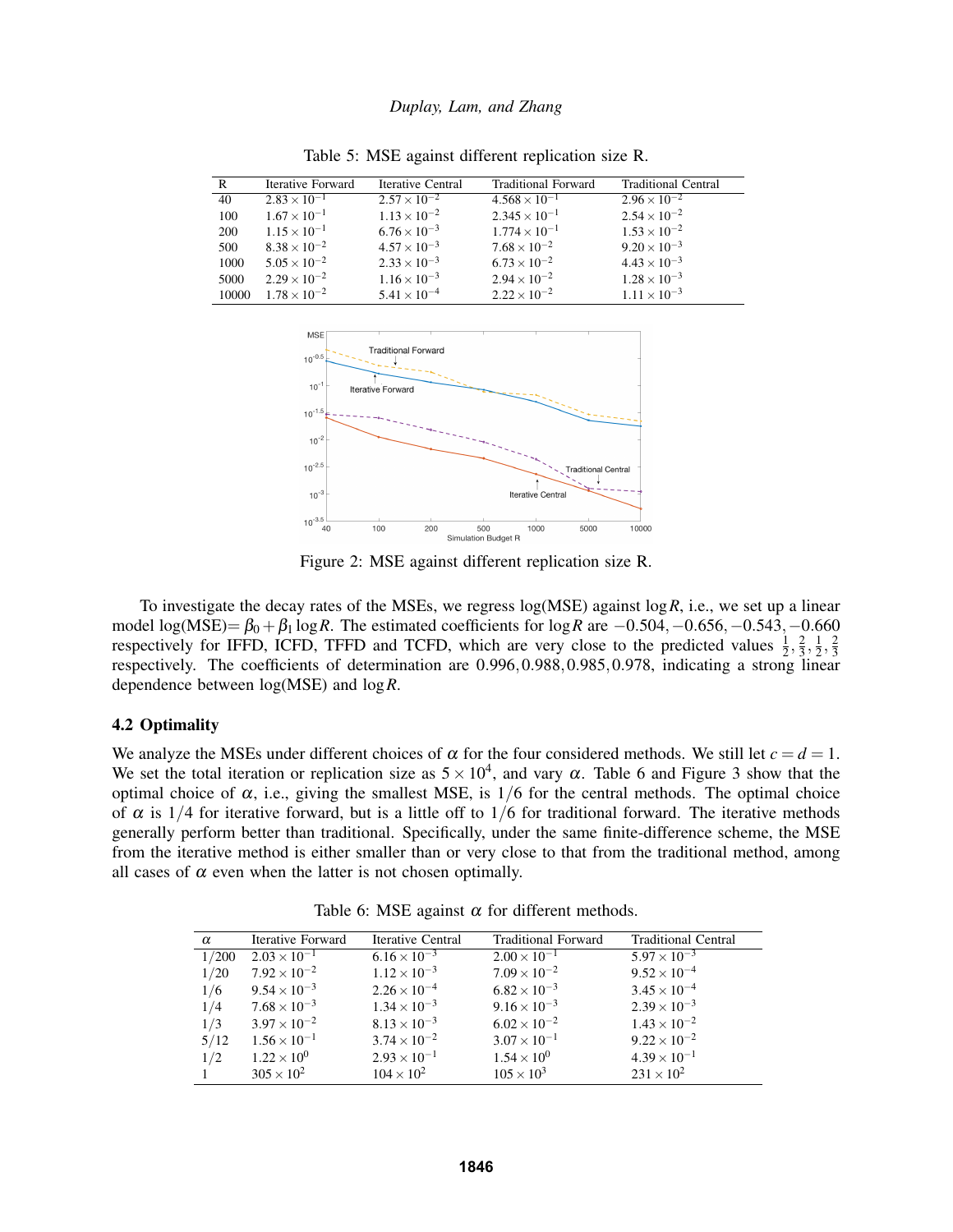



Figure 3: MSE against  $\alpha$  for different methods.

# 4.3 Stability

We highlight the benefit of our iterative methods over the traditional methods when *R* is not known in advance. Set  $d = 1$ . Given a budget  $R = 5000$ , TFFD will set  $\delta$  to be 0.119, and TCFD will set  $\delta$  to be 0.242. However, when the actual *R* is different from 5000, these choices of  $\delta$  are not optimal. To mimic this situation, we consider the case where the budgeted *R* is 5000, while the actual *R* is 100 or 2000, so that we are over-budgeted. We also consider the case where the actual *R* is 7500 or 10000, so that we are under-budgeted. Table 7 and Figure 4 show the MSEs when the  $\delta$  for the traditional methods are set as if  $R = 5000$ , but the actual R can be different. We see that the MSEs from the traditional methods are significantly bigger compared with our iterative methods, in the case that the actual *R* deviates from 5000. This is because in such situations the  $\delta$  cannot be chosen optimally in the traditional methods, whereas our iterative methods overcome this issue and maintain the optimal MSE rates.

|  |  |  | Table 7: MSE against actual R. |  |  |
|--|--|--|--------------------------------|--|--|
|--|--|--|--------------------------------|--|--|

| R     | Iterative Forward     | Forward,<br>Traditional | Iterative Central     | Traditional<br>Central. |
|-------|-----------------------|-------------------------|-----------------------|-------------------------|
|       |                       | budgeted $R = 5000$     |                       | budgeted $R = 5000$     |
| 100   | $1.65 \times 10^{-1}$ | $1.62 \times 10^{0}$    | $1.94 \times 10^{-2}$ | $8.56 \times 10^{-2}$   |
| 2000  | $2.50 \times 10^{-2}$ | $7.27 \times 10^{-2}$   | $2.07 \times 10^{-3}$ | $4.89 \times 10^{-3}$   |
| 5000  | $2.03 \times 10^{-2}$ | $3.53 \times 10^{-2}$   | $1.39 \times 10^{-3}$ | $1.56 \times 10^{-3}$   |
| 7500  | $1.96 \times 10^{-2}$ | $2.19 \times 10^{-2}$   | $9.49 \times 10^{-4}$ | $1.24 \times 10^{-3}$   |
| 10000 | $1.75 \times 10^{-2}$ | $1.98 \times 10^{-2}$   | $6.14 \times 10^{-4}$ | $7.53 \times 10^{-4}$   |



Figure 4: MSE against actual *R*.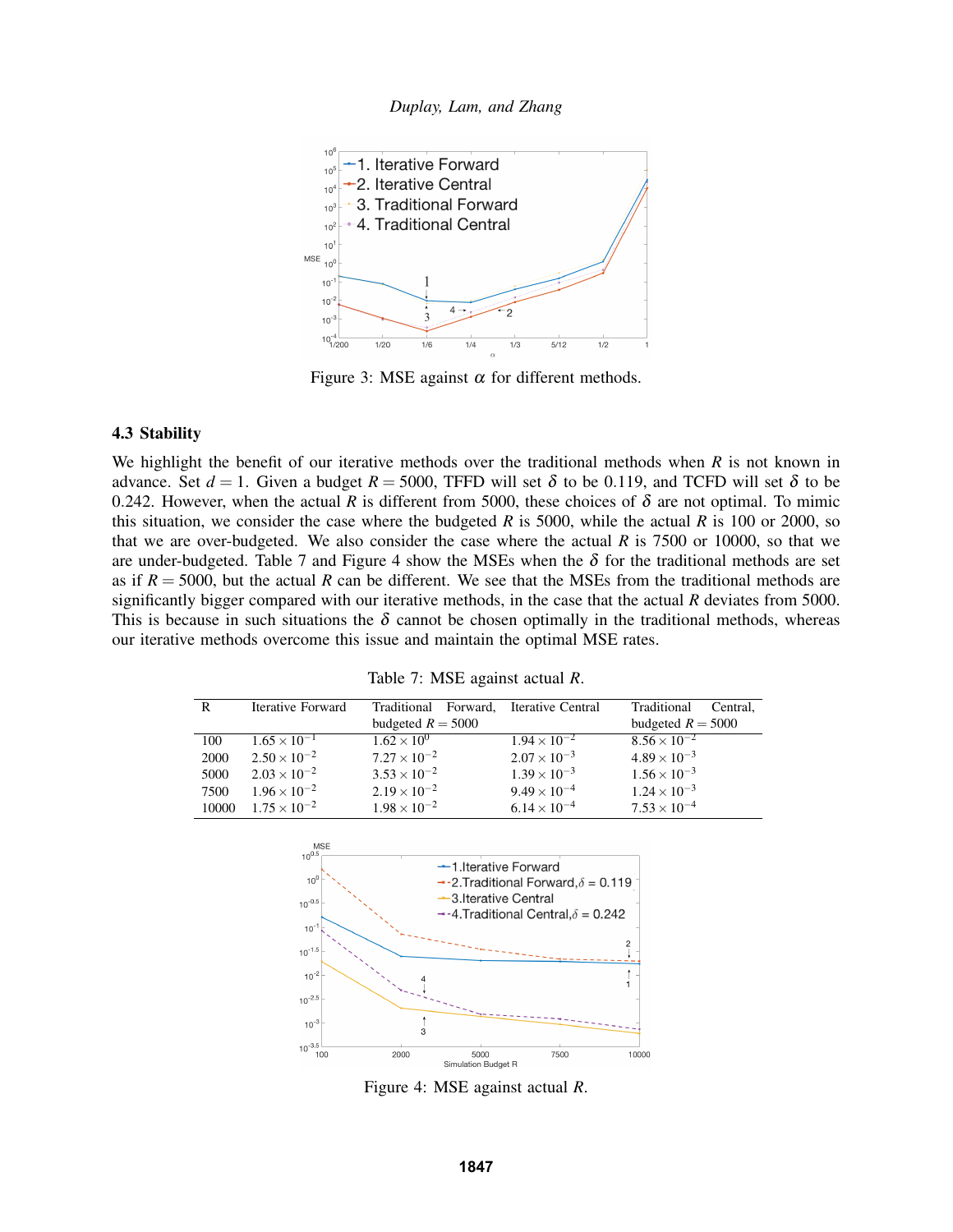# 4.4 Sensitivities to *c* and *d*

We investigate the sensitivities of our performances with respect to the choices of *c* and *d*. To choose these parameters optimally, we need additional information, such as the higher order derivatives of *f* , which is generally unavailable. We choose  $\alpha$  optimally for each method (i.e., 1/4 for forward and 1/6 for central) and let the replication size vary among 500,1000,5000,10000. Figures 5a and 5b show that, as expected, moderate values of *c* and *d* give us the best MSEs. To compare the sensitivities of our iterative methods with the traditional ones, we also run the experiments on different *d* for the latter (note that there is no *c* there). Figure 6 shows that the sensitivities are quite comparable, and the iterative methods seem to consistently perform better. In this example, it appears that the optimal *c* is around 0.5 across the iterative methods, whereas the optimal *d* is around 1 for both traditional and iterative methods.



Figure 5: Sensitivities to *c* and *d*.



Figure 6: Sensitivity to *d* among iterative and traditional methods.

# ACKNOWLEDGMENTS

We gratefully acknowledge support from the National Science Foundation under grants CMMI-1542020 and CAREER CMMI-1653339/1834710.